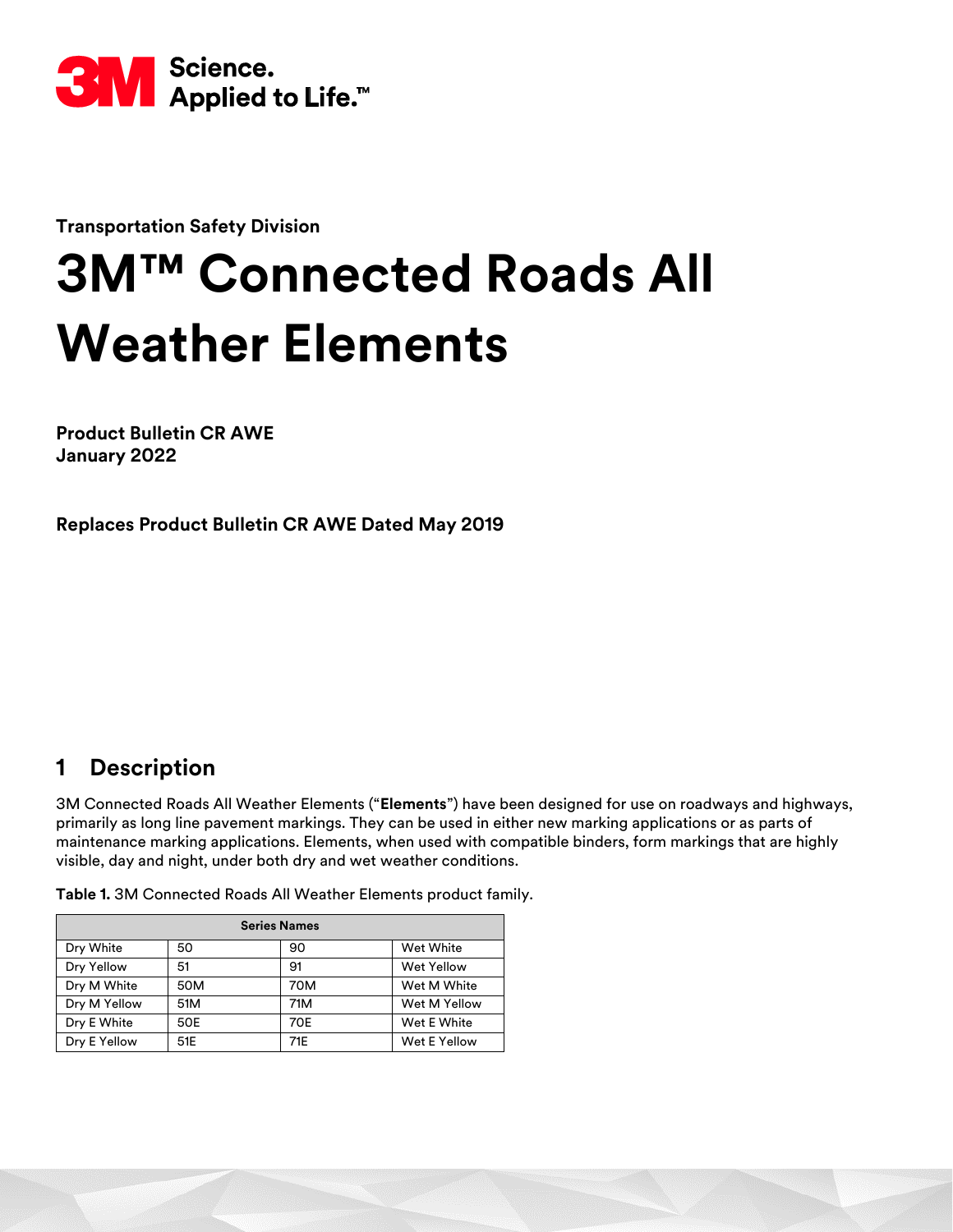# **2 Composite Optic Construction**

Elements consist of an outer layer of microcrystalline ceramic beads partially embedded into composite cores to provide optimal performance under dry and/or wet conditions.

## **3 Specifications**

## **3.1 Retroreflectivity**

Elements, when tested according to the methods below, shall have the minimum wet and dry cup brightness values presented in Table [2.](#page-1-0)

| Property/test method         | <b>Series Dry, Dry</b> | <b>Series 50, 50E,</b> | <b>Series 90, 70E,</b> | <b>Series Wet.</b> |
|------------------------------|------------------------|------------------------|------------------------|--------------------|
|                              | E, Dry M               | <b>50M</b>             | <b>70M</b>             | Wet E, Wet M       |
| Dry Cup Brightness           | <b>White: 18.6</b>     | <b>White: 7.4</b>      | White: 1.8             | N/A                |
| $R_A$ , cd/lx/m <sup>2</sup> | Yellow: 11.5           | Yellow: 4.6            | Yellow: 1.1            |                    |
| Wet Cup Brightness           | N/A                    | White: 2.4             | <b>White: 4.2</b>      | White: 6.0         |
| $R_A, cd/lx/m^2$             |                        | Yellow: 1.2            | Yellow: 2.1            | Yellow: 3.0        |

<span id="page-1-0"></span>**Table 2.** Minimum initial coefficients of retroreflection [cd/lx/m2].

#### **3.2 Retroreflectivity Measurements**

#### **3.2.1 Equipment and Supplies**

- 8 to 24 ounce (200 to 800 mL) glass jar and lid
- No. 30 US mesh 8" (200 mm) sieve or close equivalent
- Sieve pan
- Sieve lid
- 400 mL glass beaker
- Glass stir rod or metal spatula
- Large glass or plastic funnel (greater than 5 in. / 130 mm top opening)
- Balance, accurate to 0.1 gram
- Metal or plastic sample weighing pans
- Concentrated Simple Green® All Purpose Cleaner
- Drying oven, set to 150 °F (65 °C)
- Sample cups Glass petri dishes, approximately 2 to 4 in. (50 to 100 mm) diameter and at least ½ in. (12 mm) high
- RoadVista® 932 retroreflectometer or equivalent conforming to CIE Publication 054.2–2001 and/or ASTM E1709, capable of pointing nearly vertically down onto a sample resting on a horizontal surface with -4.0° entrance angle and 0.2° observation angle
- Wash bottle with water and soap solution 200:1 water to pH neutral household dish-washing detergent (5 g/L)

#### **3.2.2 Sample Preparation**

- 1. Collect a representative sample of Elements.
- 2. Measure out 100 grams of sample using balance.
- 3. Place 100 grams sample of Elements in clean glass jar and screw on lid.
- 4. Shake vigorously by hand for one minute to remove fines.
- 5. Attach sieve pan to bottom of sieve.
- 6. Empty jar contents onto the sieve.
- 7. Place lid on sieve, then swirl and shake sieve and contents for 30 seconds.
- 8. Remove sieve pan and lid and discard pan contents.
- 9. Transfer sieve contents into a clean 400 mL glass beaker, using funnel if necessary.
- 10. Pour or spray Simple Green<sup>®</sup> over the Elements until Elements are barely submerged.
- 11. Swiftly stir submerged Elements with glass rod or spatula for 20 seconds and let stand for 20 minutes. Fill the beaker to at least half way with clean water, then stir for 20 seconds.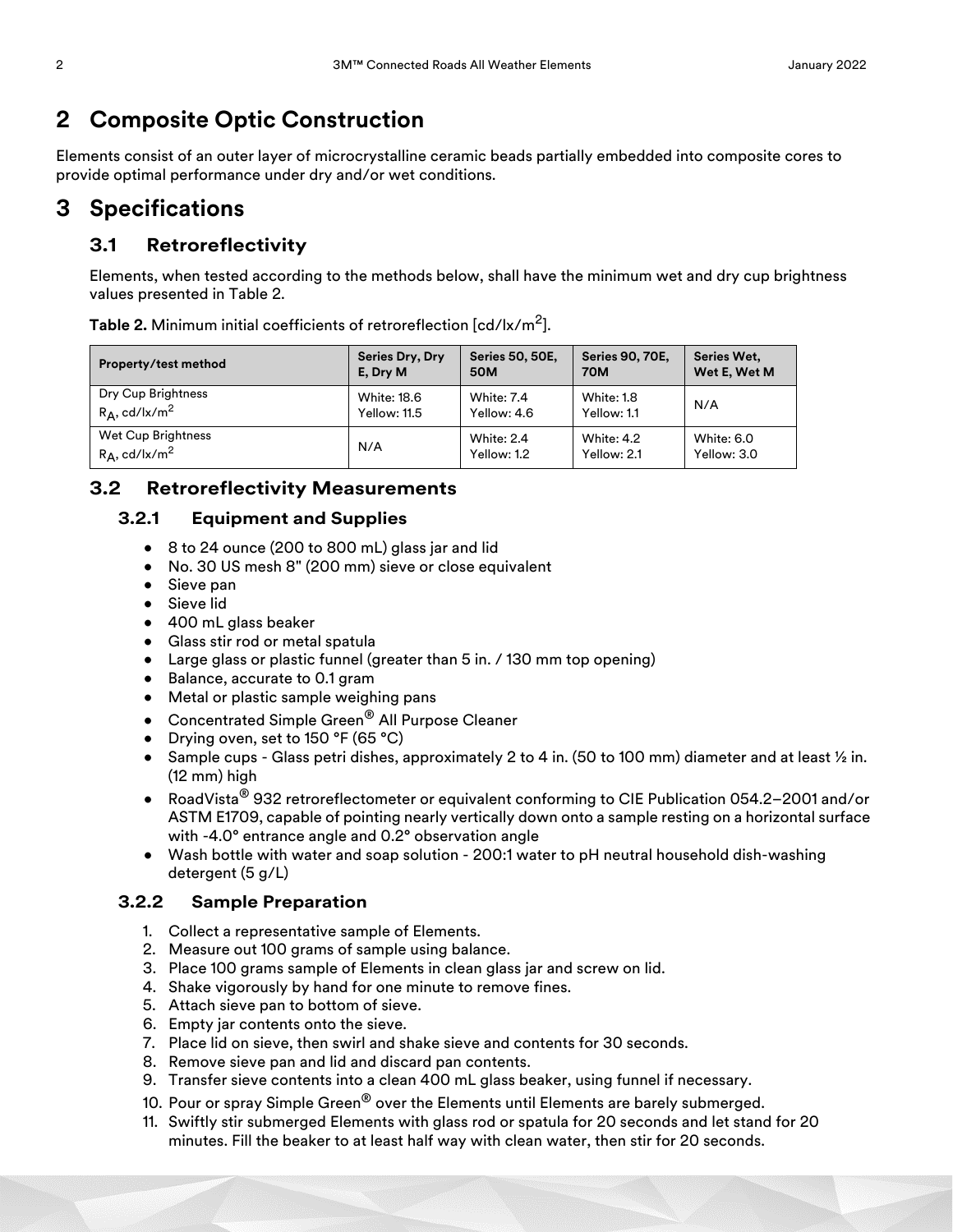- 12. Decant as much liquid from the beaker as possible without pouring out Elements.
- 13. Refill beaker containing Elements to at least half way with clean water, stir for 20 seconds, then decant as much liquid as possible. Repeat until rinse water is clean and clear (3–5 times).
- 14. Pour the Elements from the beaker onto the sieve, to remove any excess water, and spread them out evenly on the sieve screen to form a thin layer. Rinse the Elements in the sieve tray with clean water to remove any remaining debris and cleaning solution. Tilt the sieve slightly to allow excess retained water to run out of the sieve.
- 15. Place the sieve with Elements in the 150 °F (65 °C) drying oven and leave until thoroughly dry (allow at least 30 minutes).
- 16. Remove sieve and Elements from the oven and allow to cool to room temperature.
- 17. Transfer enough of the cooled Elements from the sieve to a glass petri dish, using a funnel if necessary, to form an even layer of Elements about ¼ in. (6 mm) deep.

#### **3.2.3 Dry Cup Brightness Test Procedure**

- 1. Calibrate retroreflectometer according to manufacturer's recommendations.
- 2. Use manufacturer-supplied stabilizing devices to ensure proper alignment of retroreflectometer with the sample in the petri dish.
- 3. Set the retroreflectometer to take measurements using -4.0° entrance angle and 0.2° observation angle.
- 4. Place the dish and sample on a flat, level surface.
- 5. Carefully rest the instrument on the rim of the petri dish with its measurement area positioned over the Elements.
- 6. Take a measurement and record the  $R_A$  value in cd/lx/m<sup>2</sup>.
- 7. Repeat the procedure for 2 more samples from each batch or lot and report values as the averages of the three samples.

#### **3.2.4 Wet Cup Brightness Test Procedure**

- 1. Calibrate retroreflectometer according to manufacturer's recommendations.
- 2. Use manufacturer-supplied stabilizing devices to ensure proper alignment of retroreflectometer with the sample in the petri dish.
- 3. Set the retroreflectometer to take measurements using -4.0° entrance angle and 0.2° observation angle.
- 4. Place the dish and sample on a flat, level surface.
- 5. Using the wash bottle, gently flood and cover the Elements in the petri dish with the soap and water solution. Manually press down any Elements that float to ensure a smooth, even liquid surface above the Elements, across the entire petri dish.
- 6. Carefully rest the instrument on the rim of the petri dish with its measurement area positioned over the Elements.
- 7. Take a measurement and record the  $R_A$  value in cd/lx/m<sup>2</sup>.
- 8. Repeat the procedure for 2 more samples from each batch or lot and report values as the averages of the three samples.

#### **3.3 Gradation**

The gradation of Elements shall meet or be within the limits in Table [3.](#page-2-0)

<span id="page-2-0"></span>**Table 3.** Element gradation.

| <b>US Mesh</b> | <b>Micron</b> | <b>Mass Percent of Elements</b><br>Passing ASTM D1921 |
|----------------|---------------|-------------------------------------------------------|
| 10             | 2000          | $95 - 100$                                            |
| 14             | 1410          | $0 - 40$                                              |
| 20             | 850           | በ–5                                                   |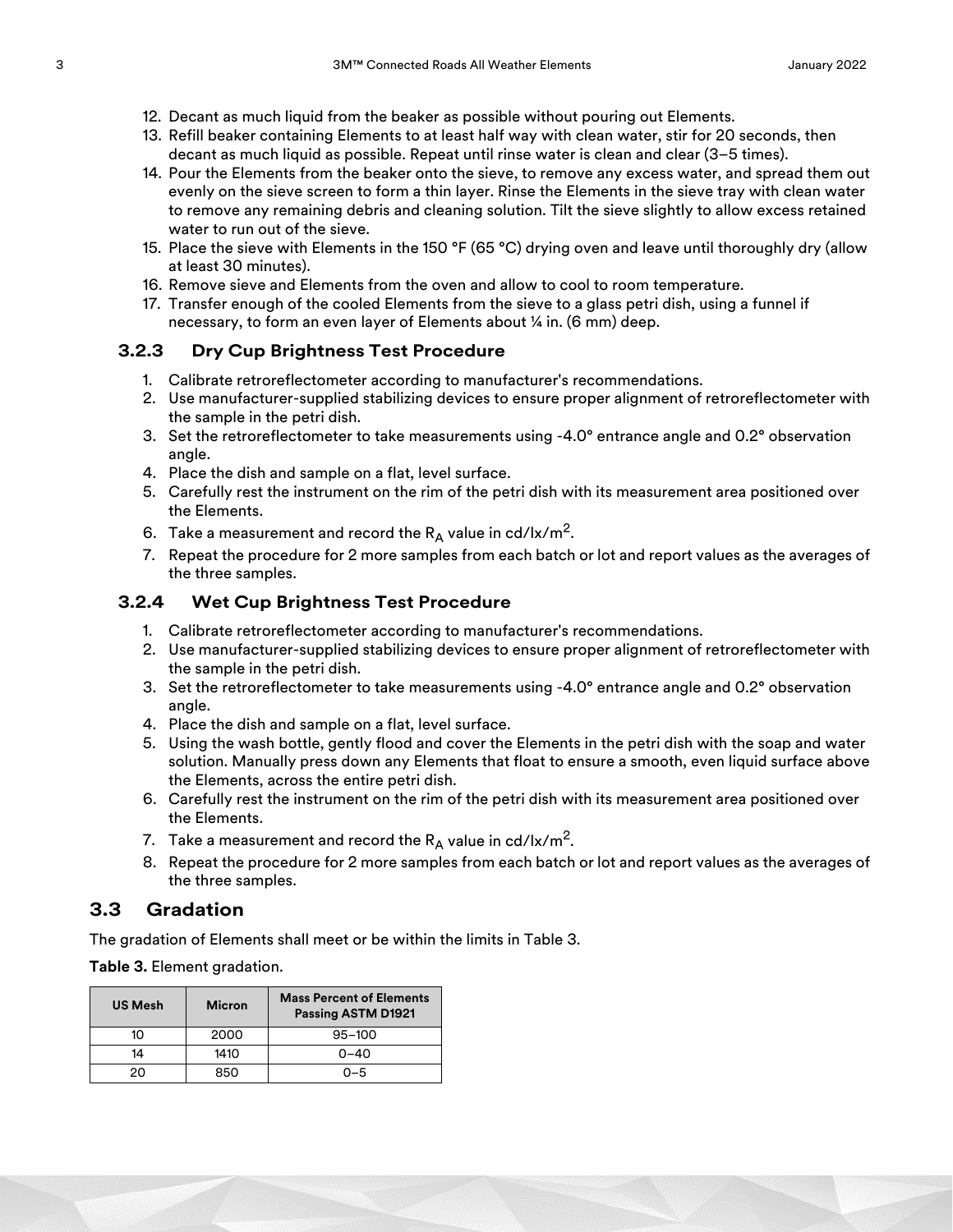# **4 Elements Use and Binder Compatibility**

Table [4](#page-3-0) presents the general compatibilities of Elements with several common pavement marking binders.

| <b>Binder</b>                              | <b>Target Thickness,</b><br>final dry/cured<br>(mils, 0.001") | <b>Elements series</b><br>for high dry<br>reflectivity | <b>Elements series</b><br>for balanced<br>wet and dry<br>reflectivity | <b>Elements series</b><br>for high wet<br>reflectivity | <b>Elements series for</b><br>all wet reflectivity |
|--------------------------------------------|---------------------------------------------------------------|--------------------------------------------------------|-----------------------------------------------------------------------|--------------------------------------------------------|----------------------------------------------------|
| High build water-borne<br>paint            | $18 - 25 +$                                                   | Dry                                                    | 50                                                                    | 90                                                     | Wet                                                |
| Thermoplastic                              | ≥ $90$                                                        | Dry                                                    | 50                                                                    | 90                                                     | Wet                                                |
| 3M LPM 5000                                | $18 - 25 +$                                                   | Dry                                                    | 50                                                                    | 90                                                     | Wet                                                |
| Epoxy and Polyurea<br>(excluding LPM 5000) | $18 - 25 +$                                                   | Dry E                                                  | 50E                                                                   | 70E                                                    | Wet E                                              |
| Methyl Methacrylate<br>(MMA)               | $20 - 150 +$                                                  | Dry M                                                  | 50M                                                                   | 70M                                                    | Wet M                                              |

<span id="page-3-0"></span>**Table 4.** General compatibilities of 3M Connected Roads All Weather Elements.

## **4.1 Reflective Elements for High Build Waterborne Paint**

Elements Series Dry, 50, 90, and Wet are generally compatible with paints formulated with Dow<sup>®</sup> FASTRACK™ HD21-A binder. Since formulations may vary, users should test for ultimate compatibility and performance. Markings should be applied at a target wet thickness of at least 25 mils (0.025 inches).

## **4.2 Reflective Elements for Thermoplastic Markings**

Elements Series Dry, 50, 90, and Wet are generally compatible with formulations based on alkyd and hydrocarbon binders with a target thickness greater than 90 mils. At a minimum, these materials should meet AASHTO M249 specifications. Since formulations may vary, users should test for ultimate compatibility and performance.

## **4.3 Reflective Elements for Epoxy and Polyurea Markings**

Elements Series Dry E, 50E, 70E, and Wet E are generally compatible with formulations of epoxy and polyurea pavement markings. Since formulations may vary, users should test for ultimate compatibility and performance.

## **4.4 Reflective Elements for 3M LPM 5000 Markings**

Elements Series Dry, 50, 90, and Wet are compatible with 3M LPM 5000 markings. Please see 3M Product [Bulletin 3M LPM 5000](http://multimedia.3m.com/mws/media/826805O/pb-5000-3m-liquid-pavement-markings-series-5000.pdf) for further information.

## **4.5 Reflective Elements for Methyl Methacrylate (MMA) Markings**

Elements Series Dry M, 50M, 70M, and Wet M are generally compatible with MMA pavement markings. Since formulations may vary, users should test for ultimate compatibility and performance.

## **5 Installation**

## **5.1 Weather and Pavement Conditions**

Elements should be applied according to the manufacturers' application guidelines for the appropriate binders.

#### **5.2 Installation Equipment**

Elements must be installed using a double-drop Element/bead delivery system. The Elements must be installed as the first drop of the two drop system and at a truck speed of no greater than 8 mph to minimize loss, prevent rolling, and ensure adequate sink. Contact 3M Technical Service at 1-800-553-1380 for additional information on modifying existing equipment.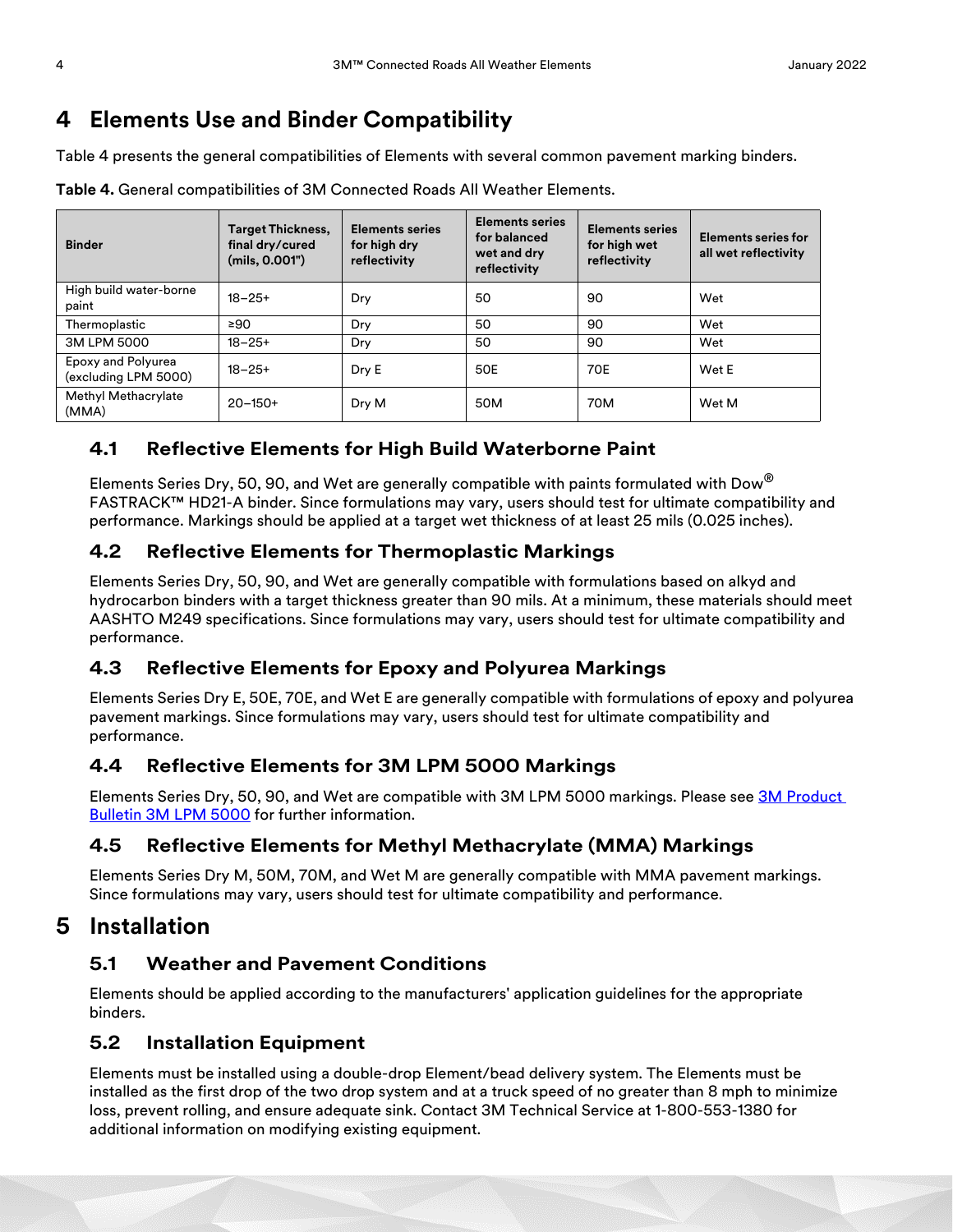## **5.3 Binder Thickness**

Elements should be applied at target binder thicknesses according to the guidelines presented in Table [4.](#page-3-0) Contact 3M Technical Service for product recommendations and additional application information and restrictions.

## **5.4 Placement of Elements and Beads**

Elements and accompanying second drop beads should be applied to pavement marking binders such that the Elements and beads do not roll, thus ensuring that their exposed portions are free of binder material. Elements and beads should be embedded (sunk) into binders to a depth of approximately 50% of their diameter. Undersinking the Elements and beads will result in their premature loss and the optical failure of the marking. Oversinking the Elements will result in low dry and wet brightnesses.

## **5.5 Typical Properties**

Typical average initial retroreflectance values are shown in Table [5.](#page-4-0) Some variance should be expected across applications, and all values represent initial properties unless otherwise noted.

| Property/test method                      | <b>Series Dry, Dry</b><br>E, Dry M | <b>Series 50, 50E,</b><br><b>50M</b> | <b>Series 90, 70E,</b><br><b>70M</b> | Series Wet.<br>Wet E, Wet M |
|-------------------------------------------|------------------------------------|--------------------------------------|--------------------------------------|-----------------------------|
| Retroreflectivity, Dry Average            | <b>White: 1250</b>                 | <b>White: 700</b>                    | <b>White: 500</b>                    | N/A                         |
| ASTM E1710                                | Yellow: 900                        | Yellow: 525                          | Yellow: 375                          |                             |
| Retroreflectivity, Wet Recovery Average   | N/A                                | <b>White: 275</b>                    | <b>White: 375</b>                    | White: 400                  |
| ASTM E2177                                |                                    | Yellow: 225                          | Yellow: 300                          | Yellow: 325                 |
| Retroreflectivity, Wet Continuous Average | N/A                                | <b>White: 200</b>                    | <b>White: 275</b>                    | <b>White: 300</b>           |
| <b>ASTM E2832</b>                         |                                    | Yellow: 150                          | Yellow: 225                          | Yellow: 250                 |

<span id="page-4-0"></span>**Table 5.** Typical average initial coefficients of retroreflected luminance<sup>a</sup> [mcd/m<sup>2</sup>/lx].

a. Typical retroreflectivity results represent average performance for smooth pavement surfaces. Results may vary due to differences in pavement type and surface roughness. Initial readings taken of "M" or "E" Elements must be performed after the treatment has been cleaned off of the Elements. Increased Elements drop rate may be necessary to compensate for increased surface area characteristic of rough pavement surfaces. Wet retroreflectivity testing of markings applied in grooved or recessed surfaces is difficult since water pools in recesses. In such cases, consider installing sections of pavement markings for testing on either a smooth section of the pavement surface, or on rigid panels (50 mil aluminum). If markings are applied to panels, allow them to cure, then move them carefully for retroreflectivity testing - make sure to protect the optics when transporting.

Elements with "E" and "M" designations have been treated to prevent them from over-sinking into the binder and to slow the wicking of the binder onto the Elements. This treatment causes a temporary reduction in retroreflectivity that is regained after exposure to weather and vehicle traffic. Retroreflectivity recovery may take up to 5 weeks, depending on the weather and vehicle traffic levels. Data presented in Table 5 were, therefore, taken after the treatment was cleaned off. Similarly, users should take initial retroreflectivity readings on E and M type Elements after the treatment has been cleaned off by exposure to weather and vehicle traffic. However, if spot checks are required for markings containing "E" or "M" Elements at the time of application, they should only be performed upon fully hardened markings and after the treatment has been manually cleaned off of the Elements. To remove the treatment, soak the line section to be measured with

Concentrated Simple Green® All Purpose Cleaner. Let stand for 2 minutes, then rinse clean with water. Blot the line with a clean, dry cotton towel to remove excess water and allow to dry completely before performing dry or wet retroreflectivity tests.

Table 6 show typical properties for markings made with Elements.

**Table 6.** Other typical properties of 3M Connected Roads All Weather Elements.

| <b>Property</b>                      | <b>Test Method</b>                                                                              | <b>Expected Result</b>                                                                       |
|--------------------------------------|-------------------------------------------------------------------------------------------------|----------------------------------------------------------------------------------------------|
| Index of refraction of ceramic beads | ASTM E1967-98                                                                                   | 1.89 for Dry, 2.4 for Wet                                                                    |
| Acid resistance of glass             | 24-hr exposure of microcrystalline<br>ceramic beads to 1% solution (by<br>weight) sulfuric acid | No more than 15% of beads<br>showing distinct opaque surface<br>upon microscopic examination |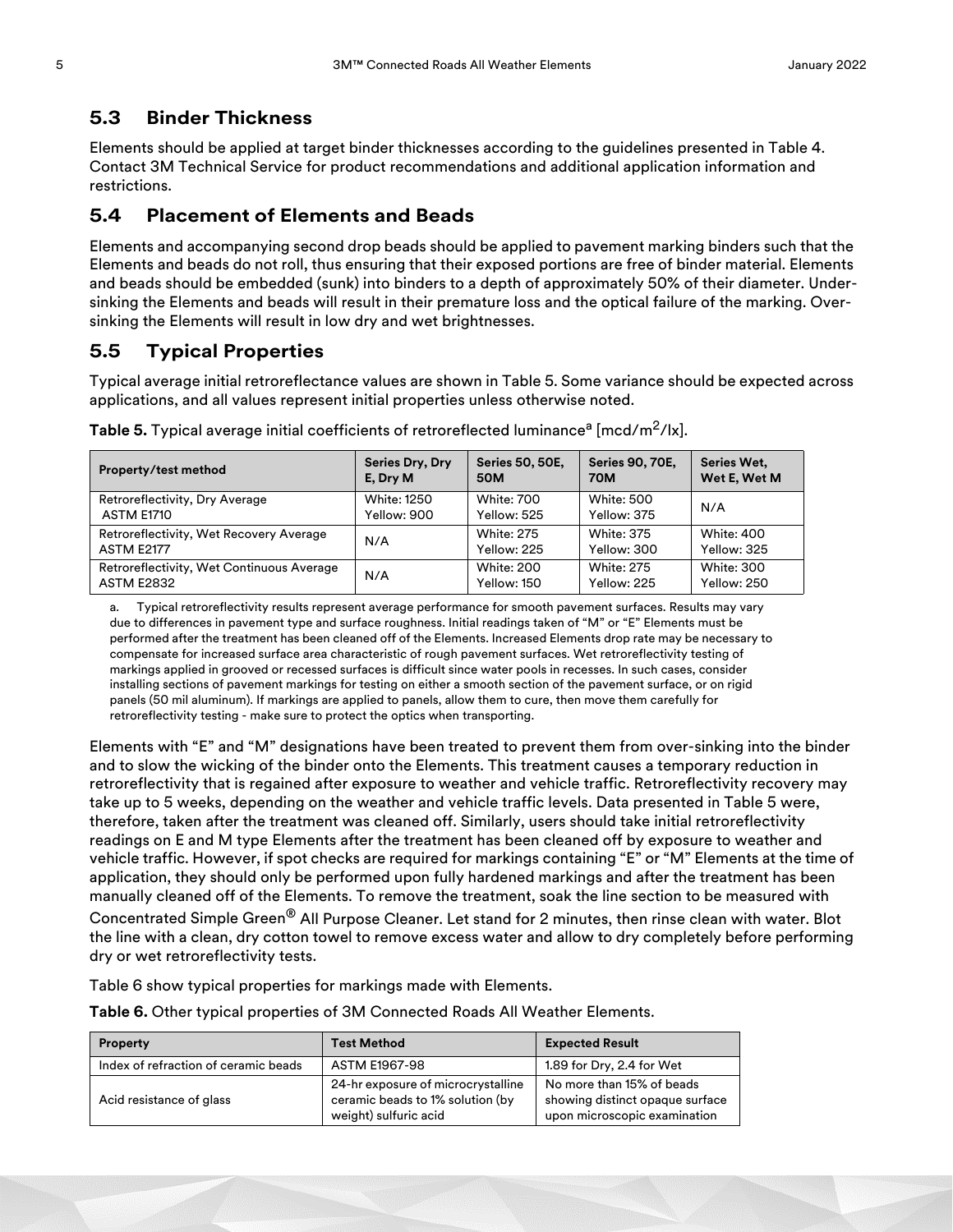#### **5.6 Traffic Marking Binder Material**

The marking binder shall be of quality and type as designated by governing agency. The quality binder shall be thoroughly mixed, homogeneous, and applied to the road surface per manufacturer's specifications.

#### **5.7 3M Connected Roads All Weather Elements**

The Element type must be selected based on marking binder type, according to the criteria described in Table [4,](#page-3-0) and the Elements be the same color as the binder. The Elements must be installed using the double-drop Element/bead delivery system, with Elements being the first drop. Contact 3M application engineering for additional installation questions.

#### **5.8 3M Connected Roads All Weather Elements Application Rates**

Minimum Elements application rates for smooth or densely-packed pavement surfaces are presented in Table [7](#page-5-0). The application rates stated provide good initial retroreflectivity and match the longevity, or restripe frequency, of most pavement marking binder systems to which the Elements are installed. More heavily traveled roads will require greater quantities of Elements to achieve similar longevities.

Rough pavement surfaces (open-graded mixes, large stone mixes, etc.) can have up to 50% more surface area than smooth surfaces. As a result, rough pavement surfaces require greater quantities of marking materials (binder, Elements, and beads) than smooth surfaces to achieve similar coverages.

| <b>Units</b>                             | <b>Minimum for Durable Markings</b><br>on Smooth Surface | <b>Minimum for Temporary Markings on</b><br><b>Smooth Surface</b> |
|------------------------------------------|----------------------------------------------------------|-------------------------------------------------------------------|
| Pounds per 4-inch lineal foot            | 0.018                                                    | 0.009                                                             |
| Pounds per mile, 4-inch width            | 93                                                       | 46.5                                                              |
| Grams per 4-inch lineal foot             | 8                                                        | 4                                                                 |
| Grams per square foot                    | 24                                                       | 12                                                                |
| Grams per square meter                   | 260                                                      | 130                                                               |
| Pounds per gallon - 20 mils ~240 ft/gal  | 4.2                                                      | 2.1                                                               |
| Pounds per gallon - 25 mils ~ 190 ft/gal | 3.4                                                      | 1.7                                                               |
| Pounds/100 Sq ft                         | 5.3                                                      | 2.6                                                               |
| Element count per square inch, average   | $35 - 40$                                                | $18 - 20$                                                         |

<span id="page-5-0"></span>**Table 7.** 3M Connected Roads All Weather Elements application rates.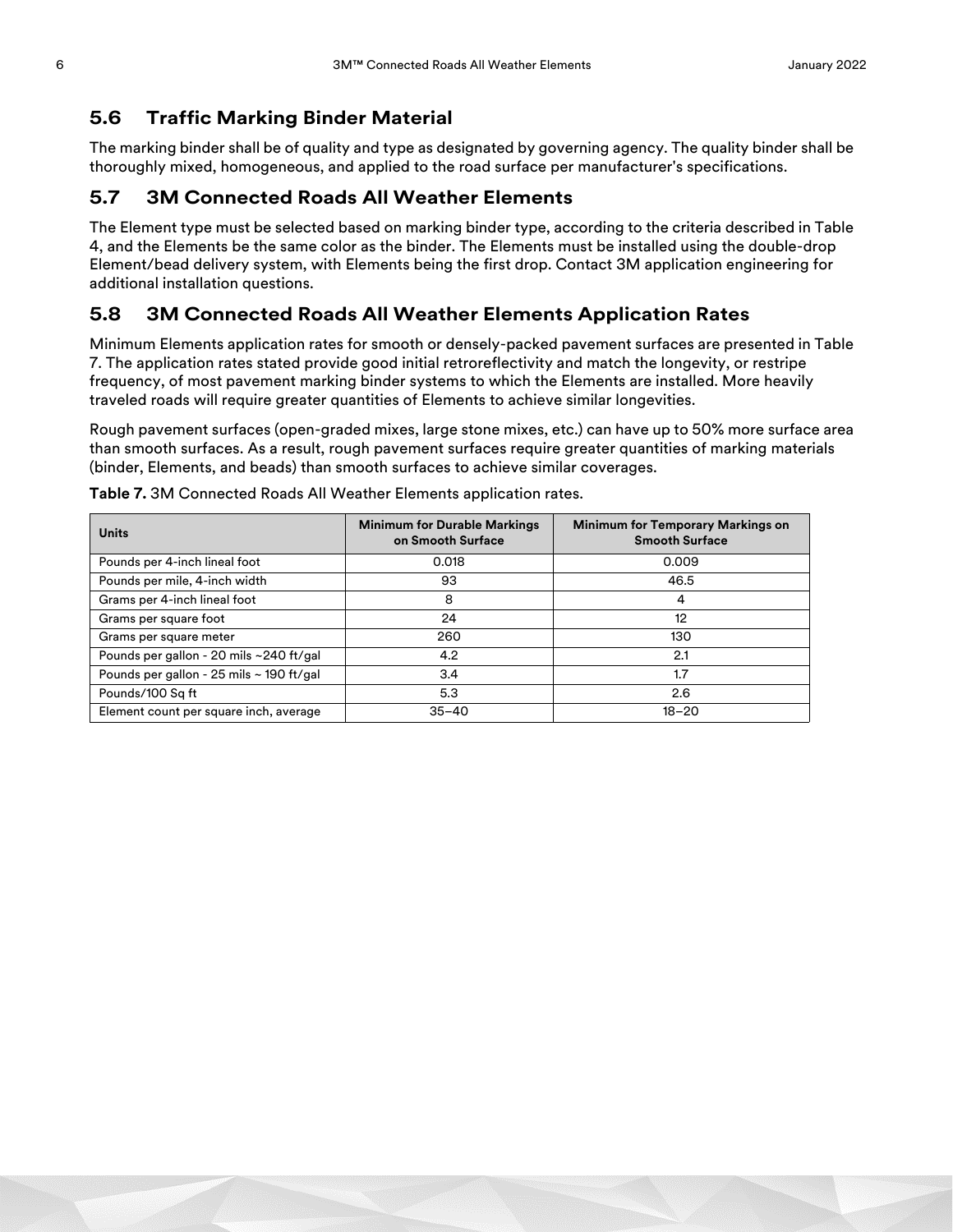#### **5.9 Second Drop Glass Beads**

A second drop of glass beads is necessary to improve physical characteristics, durabilities of finished markings, and assure expected track-free times. Glass beads usually provide some measure of increased visibility during dry conditions as well.

Many different glass bead gradations are currently used for pavement markings. Table [8](#page-6-0) presents glass bead gradations appropriate for temporary and durable applications to paint, polyurea, epoxy, 3M LPM 5000, MMA, and thermoplastic. The gradation of the second drop must meet or be within the limits in Table [8](#page-6-0).

| Common bead types with liquid pavement markings<br>Bead gradations - mass percent passing (ASTM D1214) |                |                                    |                                                                |                                  |                                                     |
|--------------------------------------------------------------------------------------------------------|----------------|------------------------------------|----------------------------------------------------------------|----------------------------------|-----------------------------------------------------|
|                                                                                                        |                | <b>Temporary Pavement Markings</b> |                                                                | <b>Durable Pavement Markings</b> |                                                     |
| <b>US Mesh</b>                                                                                         | <b>Microns</b> | <b>AASHTO M247</b><br>Type 1       | <b>Missouri</b><br><b>Specification</b><br>Type P <sup>a</sup> | FP03 718.19<br>Type 3            | 18/50 (Utah)<br>Performance<br><b>Specification</b> |
| 12                                                                                                     | 1700           |                                    |                                                                | 100                              |                                                     |
| 14                                                                                                     | 1410           |                                    |                                                                | $95 - 100$                       |                                                     |
| 16                                                                                                     | 1180           | 100                                |                                                                | $80 - 95$                        |                                                     |
| 18                                                                                                     | 1000           |                                    |                                                                | $10 - 40$                        | 65-80                                               |
| 20                                                                                                     | 850            | $95 - 100$                         | $90 - 97$                                                      | $0 - 5$                          |                                                     |
| 25                                                                                                     | 710            |                                    |                                                                | $0 - 2$                          |                                                     |
| 30                                                                                                     | 600            | $75 - 95$                          | $60 - 87$                                                      |                                  | $0 - 30$                                            |
| 40                                                                                                     | 425            |                                    |                                                                |                                  |                                                     |
| 50                                                                                                     | 300            | $15 - 35$                          | $0 - 15$                                                       |                                  | $0 - 5$                                             |
| 70                                                                                                     | 212            |                                    | $0 - 5$                                                        |                                  |                                                     |
| 80                                                                                                     | 180            |                                    |                                                                |                                  |                                                     |
| 100                                                                                                    | 150            | $0 - 5$                            |                                                                |                                  |                                                     |

<span id="page-6-0"></span>**Table 8.** Typical gradations of second drop glass beads.

a. A minimum of 15% of the total weight shall be from direct melt glass. All +30 US mesh beads shall be 85% minimum rounds and have a minimum crush strength of 30 lbs. in accordance with ASTM D1213.

Typical glass bead application rate ranges are shown in Table [9](#page-6-1).

<span id="page-6-1"></span>**Table 9.** Typical glass bead application rates.

| <b>Binder Type Units</b>                         | <b>High Build</b><br>Waterborne<br>Paint | Polyurea / 3M<br><b>LPM 5000</b> | Epoxy <sup>a</sup> | <b>MMA</b>                           | <b>Thermoplastic</b> |
|--------------------------------------------------|------------------------------------------|----------------------------------|--------------------|--------------------------------------|----------------------|
| Pounds per 4" lineal foot                        | $0.026 - 0.053$                          | $0.033 - 0.053$                  | $0.05 - 0.0917$    | $0.033 - 0.053$                      | $0.033 - 0.053$      |
| Grams per 4" lineal foot                         | $12 - 24$                                | $15 - 24$                        | $22.7 - 41.6$      | $15 - 24$                            | $15 - 24$            |
| Pounds per gallon - 20 mils<br>$\sim$ 240 ft/gal | $6.4 - 12.8$                             | $8.0 - 12.8$                     | $12 - 22$          |                                      |                      |
| Pounds per gallon - 25 mils<br>$\sim$ 190 ft/gal | $5.1 - 10.2$                             | $6.4 - 10.2$                     | $9.5 - 17.4$       |                                      |                      |
| Pounds/100 Sq ft                                 | 7.94-15.87                               | $9.92 - 15.87$                   | $15 - 27.5$        | 9.92-15.87                           | $9.92 - 15.87$       |
| Preferred bead type                              | Missouri Type P or 18/50 (Utah)          |                                  |                    | 18/50 (Utah) or FP -3 #718.19 Type 3 |                      |

a. Bead drop rate may be adjusted to achieve adequate track-free time.

#### **5.10 Quality of Second Drop Glass Beads**

The required glass beads shall have an index of refraction of 1.5 when tested by the immersion method at 25 °C (77 °F). The glass beads shall be surface treated for optimal performance with the liquid binder traffic marking. The glass beads shall have a minimum of 70% rounds as measured according to ASTM D1155. The surfaces of the glass beads shall be free of pits and scratches. The glass beads retained on a #40 U.S. mesh sieve (425 microns) shall have a minimum crush strength of 30 pounds, in accordance with ASTM D1213.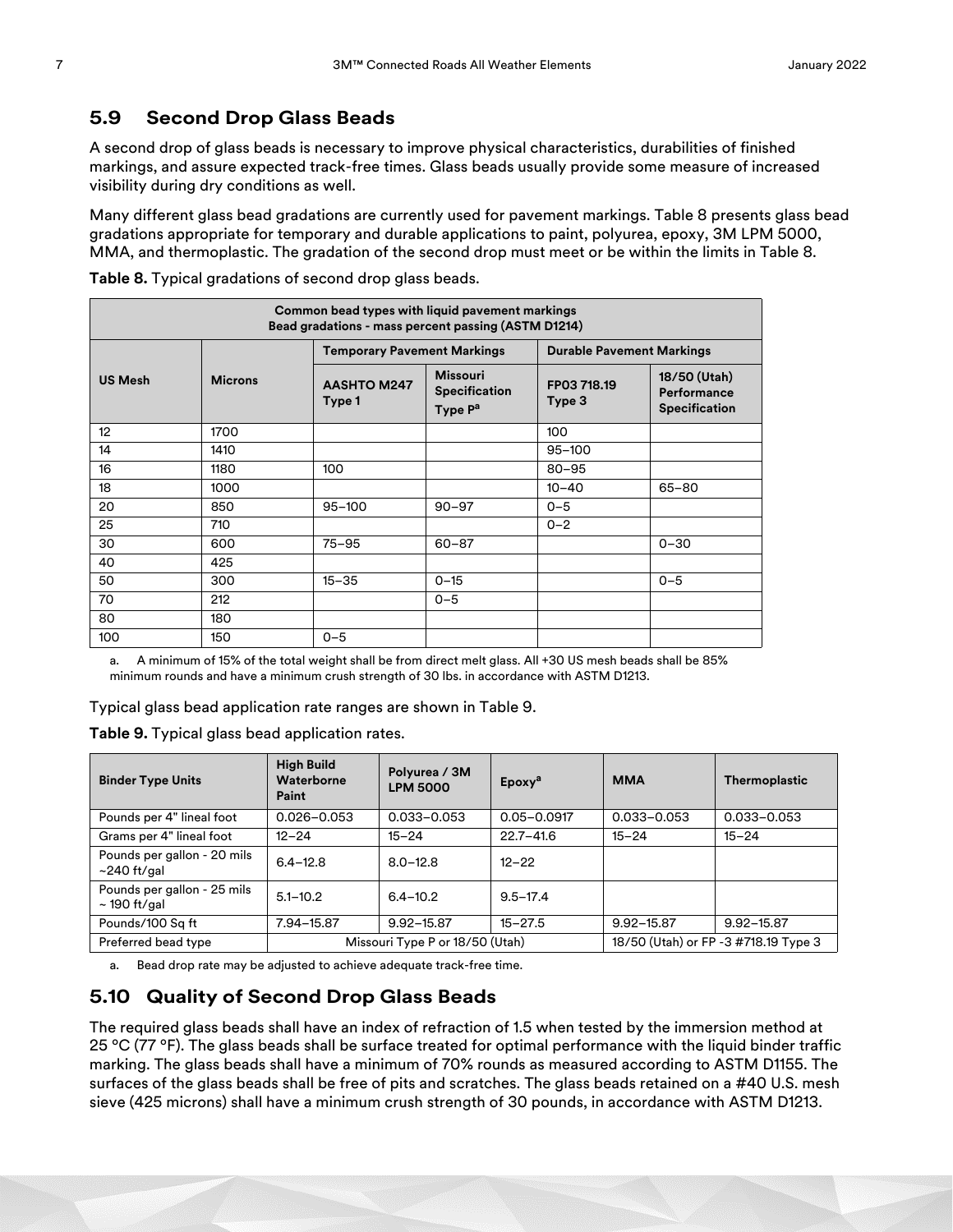# **6 Storage**

For best results, store Elements, covered and off the ground, in a cool (40–100 °F, 4–38 °C), dry area, indoors or outdoors. Use Elements within one year of receipt. Follow binder and glass bead manufacturers' instructions for storage.

# **7 Health and Safety Information**

Read all health hazard, precautionary, and first aid statements found in the Safety Data Sheet ("**SDS**") and/or product labels of chemicals prior to handling or use. Refer to SDSs for information regarding volatile organic compound ("**VOC**") contents of chemical products. Consult local regulations and authorities for possible restrictions on product VOC content and/or VOC emissions.

# **8 Quality Policy and Warranty Information**

## **8.1 3M Basic Product Warranty**

3M has no control over application methods or the quality of the surface to which materials are applied. Therefore, 3M's warranty for Elements shall be limited to the quality of materials supplied.

Elements are warranted ("**Basic Warranty**") to be free of defects in materials and manufacture at the time of shipment and to meet the specifications stated in this product bulletin. If the Elements are proven not to have met the Basic Warranty on their shipment date, then a buyer's exclusive remedy, and 3M's sole obligation, at 3M's option, will be refund or replacement of the Elements.

#### **8.2 Disclaimer**

THE 3M WARRANTY IS MADE IN LIEU OF ALL OTHER WARRANTIES OR CONDITIONS, EXPRESS OR IMPLIED, INCLUDING BUT NOT LIMITED TO ANY IMPLIED WARRANTY OR CONDITION OF MERCHANTABILITY, OR FITNESS FOR A PARTICULAR PURPOSE, OR ANY IMPLIED WARRANTY ARISING OUT OF A COURSE OF DEALING OR OF PERFORMANCE, CUSTOM, OR USAGE OF TRADE.

#### **8.3 Limitation of Liability**

Except for the limited remedy stated above, and except where prohibited by law, 3M will not be liable for any loss or damage arising from the use of or the inability to use the Elements or any 3M product, whether direct, indirect, special, incidental, or consequential damages (including but not limited to lost profits, business, or revenue in any way), regardless of the legal theory asserted including warranty, contract, negligence, or strict liability. Before using, the user shall determine the suitability of Elements for his/her intended use and the user assumes all risk and liability whatsoever in connection therewith.

3M assumes no responsibility for any injury, loss, or damage arising out of the use of a product that is not of our manufacture. Where reference is made in our literature to a commercially available product made by another manufacturer (for example, application equipment), it shall be the user's responsibility to ascertain its effectiveness and to take any precautionary measures required for its use, as outlined by the product's manufacturer.

# **9 Other Product Information**

Always confirm that you have the most current version of the applicable product bulletin, information folder, or other product information from 3M's Website at [http://www.3M.com/roadsafety](http://www.mmm.com/tss).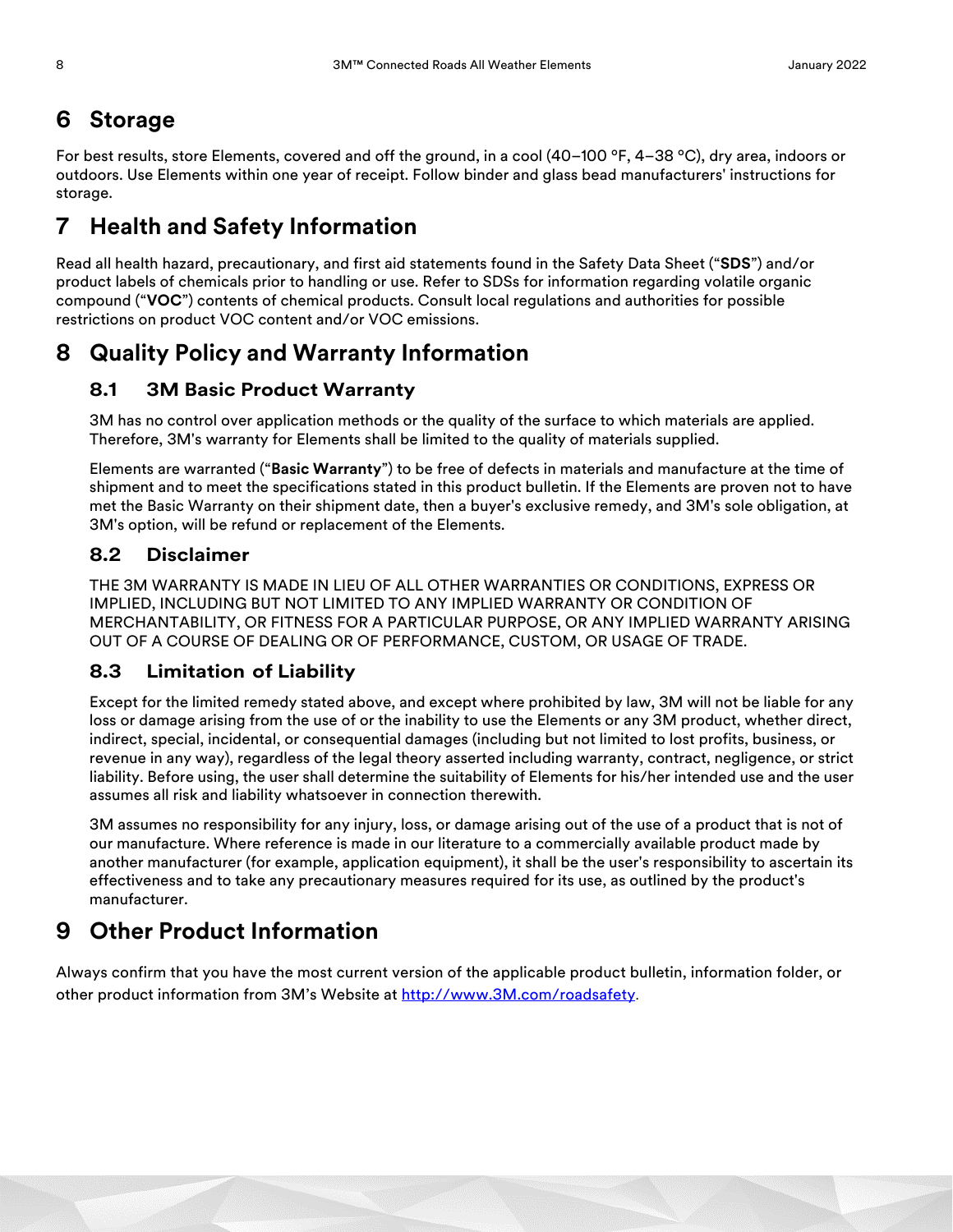# **10 Literature References**

| 3M IF 5.18            | Application Guidelines for Pavement Markings in Grooved Pavement Surfaces             |
|-----------------------|---------------------------------------------------------------------------------------|
| 3M IF 5.22            | All Weather Paint Application Guidelines for Elements and Glass Beads on a High-Build |
|                       | <b>Waterborne Traffic Marking Paint</b>                                               |
| <b>3M IF 5.23</b>     | 3M™ Connected Roads All Weather Elements Application Guidelines for 3M Connected      |
|                       | <b>Roads All Weather Elements</b>                                                     |
| 3M IF 5.24            | 3M™ All Weather Thermoplastic Pavement Markings Application Guidelines                |
| 3M IF 5.28            | Liquid Pavement Marking Application Guidelines Series 5000                            |
| <b>3M PB AWP</b>      | <b>All Weather Paint</b>                                                              |
| <b>3M PB AWT</b>      | All Weather Thermoplastic                                                             |
| <b>3M PB LPM 5000</b> | 3M™ Liquid Pavement Marking Series 5000                                               |
|                       |                                                                                       |

ASTM Test Methods are available from ASTM International, West Conshohocken, PA.